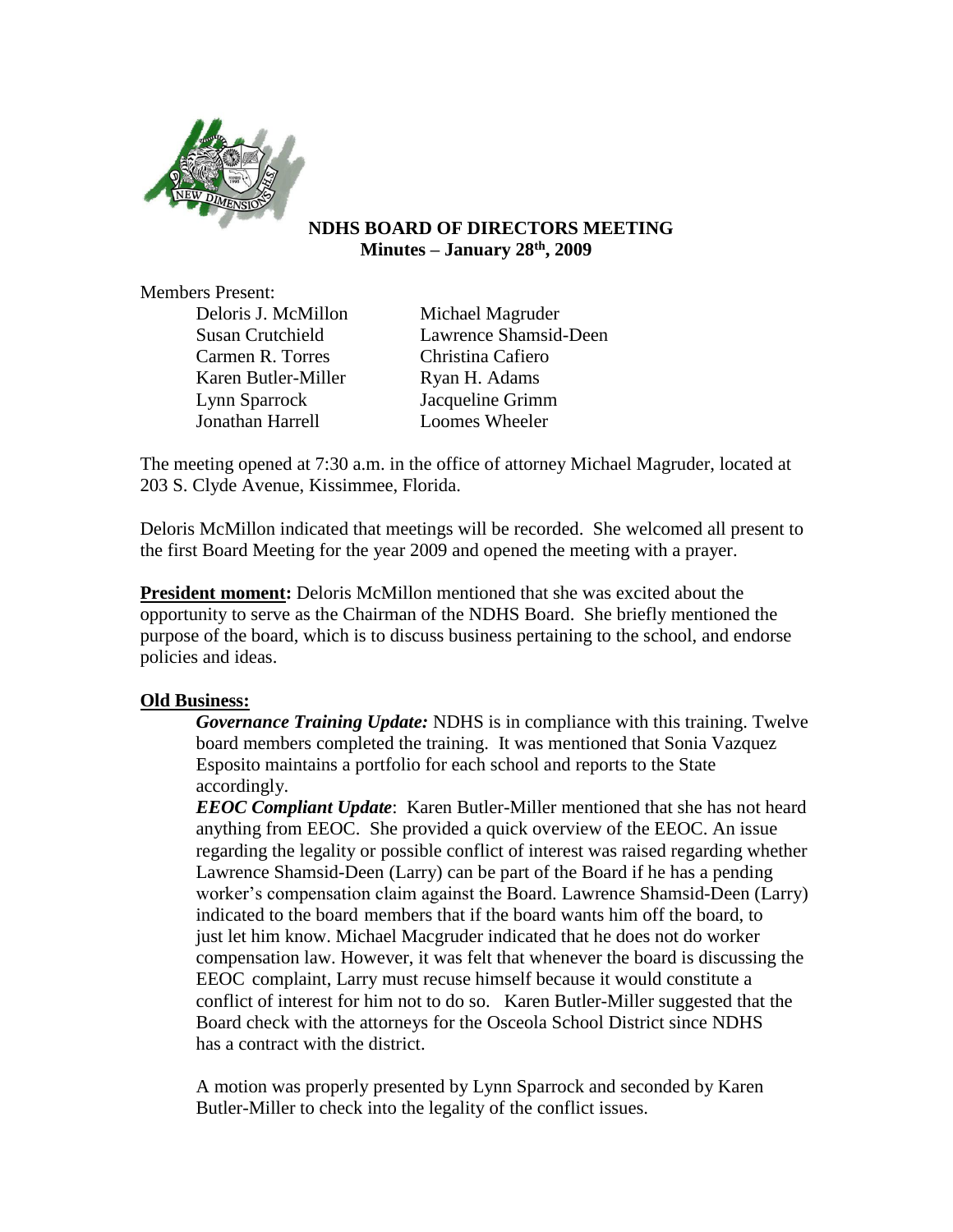*By Laws Committee Report:* Carmen Torres presented a written report with findings and suggestions regarding the NSHS By-Laws. The written report is self-explanatory and is attached to these minutes. Deloris McMillon commended the By-Laws Committee members.

A motion was properly presented by Michael Magruder and seconded by Carmen Torres to call for a meeting to review and discuss the By-Law Committee recommendations on the NDHS By-Laws. A date was set for Wednesday, February 18<sup>th</sup>, 2009 at 7:30 am at the office of Michael Magruder. Instructions were given to send copies of the proposed By –Laws by e-mail prior to the February 18<sup>th</sup> meeting. In addition, copies of the final draft of the proposed By-Laws are to be sent to all board members no later than February  $22<sup>nd</sup>$ ,  $2009$  in order for the board to vote at their annual meeting on March  $22<sup>nd</sup>$ , 2009.

#### **New Business:**

*Budget:* Jacqueline Grimm indicated that the original budget was submitted and approved by the board. She provided a copy of the Amended NDHS Budget for board approval and proceeded to explain changes. She indicated that cuts and adjustments on the budget needed immediate attention. A copy of the budget is attached to these minutes and all changes are highlighted in yellow. It was mentioned that the next few years are going to be hard due to budget cuts at the state level and the economy in general. One major change in the budget was the elimination of the full time janitor position. However, it was mentioned that teachers and the students have taken on the janitorial responsibilities of each classroom in a collaborative effort to assist the school. A big applause to them!

Lawrence Shamsid-Deen (Larry) kindly requested that a copy of the materials that would be presented at the board meeting be provided prior to the meetings, particularly budget issues. Michael Magruder indicated that the board may need to establish a budget committee.

A motion was properly made by Michael Magruder and seconded by Carmen Torres to accept the Amended Budget as presented. Deloris McMillon requested for Loomes Wheller to chair the Budget Committee and to meet prior to the next annual meeting.

*Out-of-Field Report*: A copy of the Out-of Field Report was presented to the board as required. Three teachers are out of their field, however, the teachers are working to meet compliance.

A motion was properly made by Karen Butler-Miller and seconded by Carmen Torres to accept the Out-of-Field Report.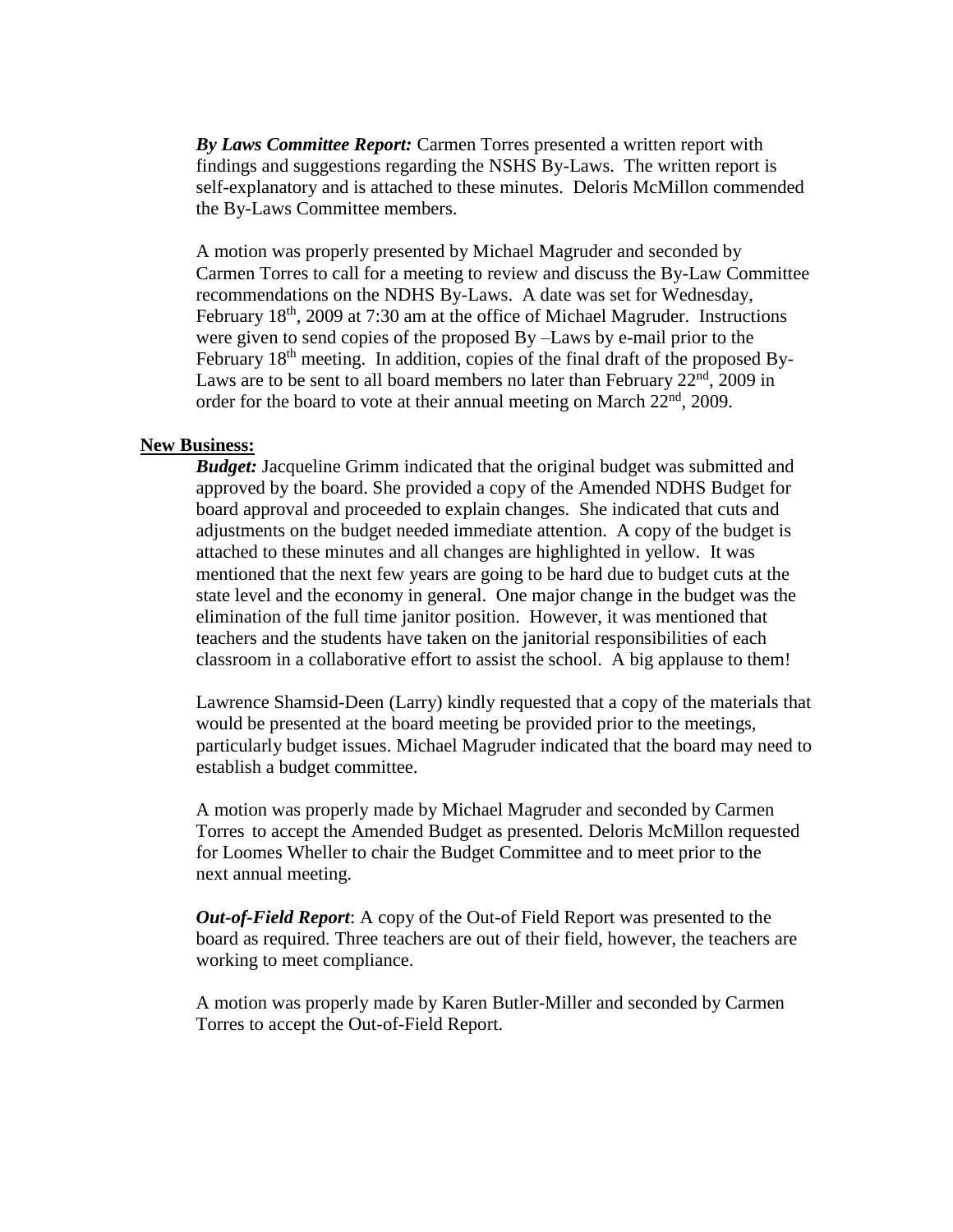## *School Recognitions:*

*Sports:* Ryan H. Adams provided an update on basketball. The basketball team is winning this season. They are part of the  $3<sup>rd</sup>$  District Tournament and if they win they will be going for the championship. The Girls Tennis Team has 15 girls on the team. The Team is part of the District which includes Polk County. Thank you to the teams for their outstanding representation!

*Graduation Rates*: The graduation rates for NDHS is at 84% which is very good compared with the District. It used to be 89%, but dropped to 84% because some students did not pass the FCAT. The NDHS graduation rates are higher than the State's by 10%. Way to go NDHS!

*Law Students Program*: The Law Students Program is competing at the Constitution Law Competition which will take place before a panel of Supreme Court Judges. The students in this program won the District Competition. The students raised their own monies to attend this competition. The number of students is 12, plus 1 teacher. The News Gazette may write a story about them. Thank you students for your commitment and hard work!

*Reading Leadership Team*: The NDHS Reading Leadership Team won the District Reading Leadership of the year award. This is the first time a Charter School wins. The Team will be representing the District. Thank you Team for a great achievement!

## **Board Membership Criteria/Application Process:**

Karen Butler-Miller indicated that Lawrence Shamsid-Deen(Larry) and her have worked in developing an application for membership purposes. It was mentioned that perhaps, in addition to the application, a biography of the applicant and a letter of recommendation of the person nominating the candidate accompany the application. Deloris J. McMillon suggested a minimum of 3 letters of recommendation. Karen Butler-Miller and Lawrence Shamsid-Deen(Larry) will work together and submit to the board their recommendations.

## **Dates to Remember:**

- 1. DE Test (CPT) College Test for Valencia for Dual Enrollment took place last Thursday. Thirty five (35) students want to enroll.
- 2. Florida Writes test will take place on 2/10/09.
- 3. The FCAT will take place on 3/10/09; 03/11/09 & 03/12/09.
- 4. Graduation will take place on 06/04/09 @ 7:00 p.m. at the New Jerusalem Church located at Old Pleasant Hill Rd.
- 5. SAC The School Advisory Council will meet on the following dates: 02/06/09; 03/03/09; 05/01/09; & 06/05/09